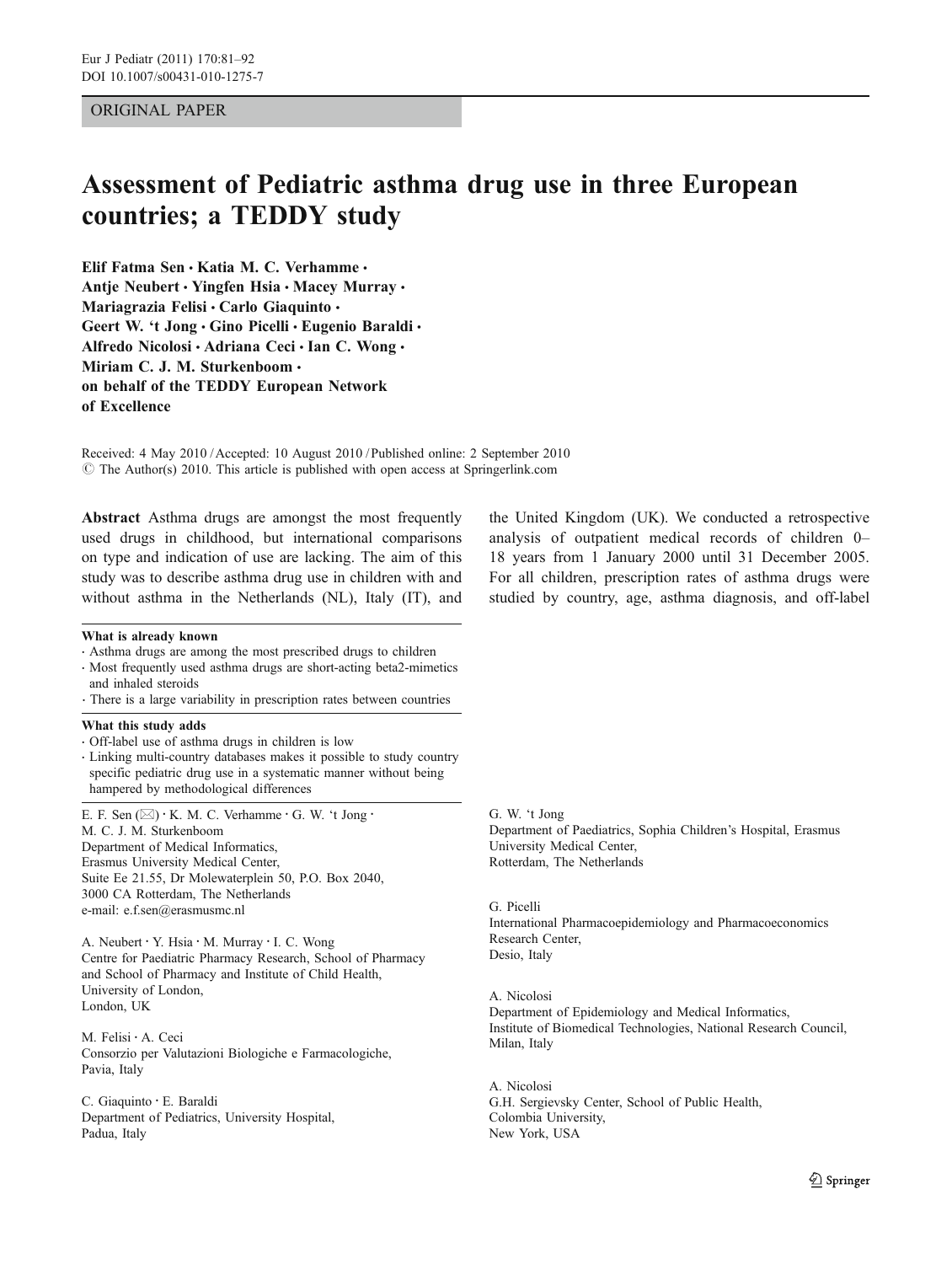status. One-year prevalence rates were calculated per 100 children per patient-year (PY). The cohort consisted of 671,831 children of whom 49,442 had been diagnosed with asthma at any time during follow-up. ß2-mimetics and inhaled steroids were the most frequently prescribed asthma drug classes in NL (4.9 and 4.1/100 PY), the UK (8.7 and 5.3/100 PY) and IT (7.2 and 16.2/100 PY), respectively. Xanthines, anticholinergics, leukotriene receptor antagonists, and anti-allergics were prescribed in less than one child per 100 per year. In patients without asthma, ß2-mimetics were used most frequently. Country differences were highest for steroids, (Italy highest), and for ß2-mimetics (the UK highest). Off-label use was low, and most pronounced for ß2-mimetics in children  $\leq 18$  months (IT) and combined  $\beta$ 2-mimetics+ anticholinergics in children <6 years (NL). Conclusion: This study shows that among all asthma drugs, ß2-mimetics and inhaled steroids are most often used, also in children without asthma, and with large variability between countries. Linking multi-country databases allows us to study country specific pediatric drug use in a systematic manner without being hampered by methodological differences. This study underlines the potency of healthcare databases in rapidly providing data on pediatric drug use and possibly safety.

Keywords Pediatric asthma . Drug utilization

## Introduction

Respiratory drugs are amongst the most frequently prescribed drugs in children, and especially, asthma drugs are frequently prescribed [32]. Prevalence rates of asthma drug use range between 4% and 26%, depending on country, age range, and study period (Table 1) [2, 6, 9, 11, 12, 14, 16, 18, 20, 21, 40, 43]. Asthma is defined as a chronic inflammatory disorder of the airways and is associated with airway hyperresponsiveness that leads to recurrent episodes of wheezing, breathlessness, chest tightness, and coughing [35]. In children aged 5 years and younger, the clinical symptoms of asthma are variable and non-specific. Furthermore, routine testing for main asthma features is not possible in this age group, which hampers making a diagnosis.

According to the Global Initiative for Asthma (GINA), bronchodilators, (inhaled short-acting ß2-mimetics, SABA; long-acting ß2-mimetics, LABA; anticholinergics, ACH), inhaled corticosteroids (ICS), and alternative (add-on) treatments such as leukotriene receptor antagonists (LTRA), xanthines and anti-allergics (cromones) all have a place in the treatment of childhood asthma, although at various stages depending on severity of illness [35]. In pediatrics, asthma is one of the main indications for which these drugs are used.

Apart from these respiratory drugs, systemic glucocorticoids are also used in the treatment of asthma. However, due to side effects such as potential adrenal suppression and growth impairment with long-term use [33, 35], use of systemic glucocorticoids in asthmatic children is restricted to asthma exacerbations and very severe persistent asthma [35].

Use of asthma drugs varies largely between countries as observed from the literature (Table 1). Part of this variability may be explained by differences in age distribution and type of data (i.e., surveys, prescriptions, dispensing), which hampers good comparisons between studies. To better explore differences in prescription rates of asthma drug use between countries, we conducted a retrospective cohort study in three European countries: the Netherlands, Italy, and UK, using the same methodology and stratifying by age, sex, and asthma diagnosis.

#### **Methods**

## Data collection

Data were obtained from general practice medical record databases in three countries according to a common protocol. Databases were the Pedianet database in Italy [25], the Integrated Primary Care Information (IPCI) database in the Netherlands [39], and the Mediplus Disease Analyzer-Mediplus database (IMS-DA) in the UK [42]. Details are described elsewhere [32]. Primary care in children is provided by the general practitioner (GP) in the UK and the Netherlands, and by a family pediatrician in Italy. These primary care medical record databases were chosen because they contain detailed information on the population, diagnoses, and prescriptions. The geographic location of the databases allowed us to study North and South European differences in drug prescribing.

#### Study population

The study population consisted of all children aged 0– 18 years (0–11 years in Italy) during the study period 1 January 2000 until 31 December 2005 (1 January 2001 until 31 December 2005 for Italy).All persons needed to have a database history of ≥6 months, except for children born during the study period. For each child, the personyears of follow-up were calculated, stratified by calendar year, age group, sex, and asthma diagnosis. For privacy issues, some databases only contain the year of birth, therefore age was assessed at the  $1<sup>st</sup>$  of January of each year, and in order to identify infants, preschoolers, and adolescents separately. We used modified the International Conference of Harmonization age categories to stratify by age  $(\leq 2, \geq 2 \leq 4, 5-11,$  and  $\geq 12$  years of age) [17]. Each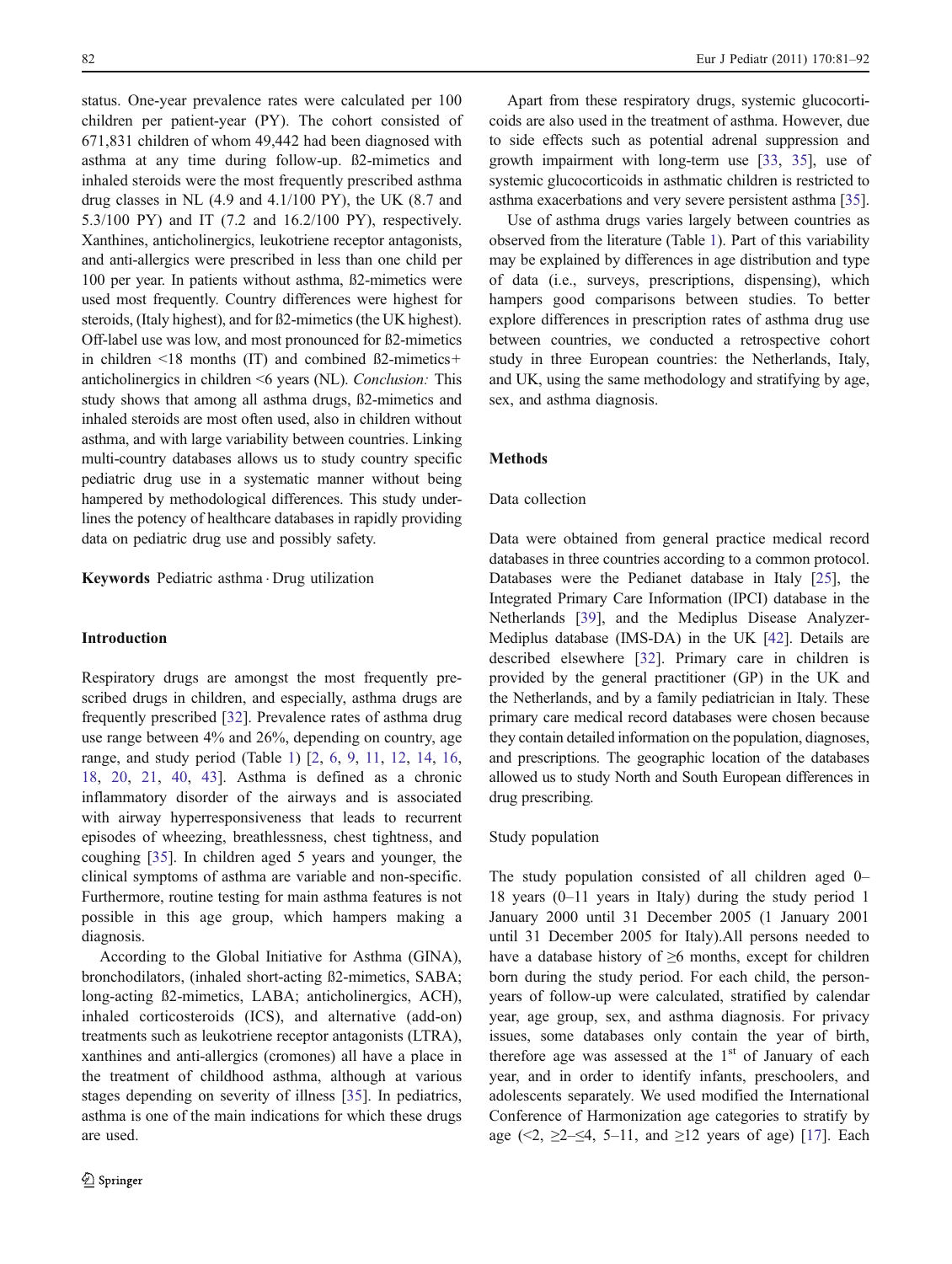| Author               | Type of data                                                               | Country          | Years studied Number of | children in study | Age(years) Prevalence | estimate      | Study drugs                                                                                                                      |
|----------------------|----------------------------------------------------------------------------|------------------|-------------------------|-------------------|-----------------------|---------------|----------------------------------------------------------------------------------------------------------------------------------|
| Bianchi et al. [2]   | Pharmacy dispensing records (NHS claims data)                              | Italy            | 2003                    | 55,242            | $0 - 58$              | 11.9          | All asthma drugs (R03)                                                                                                           |
| Bollinger et al. [6] | Pharmacy dispensing records (Medicaid<br>claims data)                      | USA              | 1997-2000               | 57,586-282,402    | $0 - 18$              | $10.4 - 13.2$ | ß2-mim, ICS, LTRA, xanthines, OS                                                                                                 |
| Clavenna et al. [11] | Pharmacy dispensing records (NHS claims data)                              | Italy            | 2006                    | 923,353           | $0 - 14$              | 26            | All asthma drugs (R03)                                                                                                           |
| Clavenna et al. [9]  | Pharmacy dispensing records (NHS claims data)                              | Italy            | 2000                    | 417,559           | $0 - 14$              | 22.2          | All drugs, including ATC R03                                                                                                     |
| Khaled et al. [20]   | Pharmacy dispensing records (Claims data from<br>administrative databases) | Canada           | 1999-2000               | 1,031,731         | $0 - 18$              | $\frac{8}{2}$ | ß2-mim, ICS, LTRA, xanthines,<br>cromones, ketotifen                                                                             |
| Korelitz et al. [21] | Pharmacy dispensing records (IL Claims data IL)                            | USA              | 2004-2005               | 4,259,103         | $0 - 18$              | 14.58         | ß2-mim, ICS, ACH, cromones,<br>xanthines, OS                                                                                     |
|                      | Goodman et al. [16] Pharmacy dispensing records (GHC)                      | USA              | 1984-1993               | 83,232 (in 93)    | $0 - 18$              | $4.0 - 8.1$   | ß2-mim, ICS, cromones, xanthines,<br>fixed combinations                                                                          |
| De Vries et al. [12] | Pharmacy dispensing records (IADB)                                         | Netherlands 2002 |                         | 73,416            | $0 - 5$               | 4.9           | combinations, antihistamines, OA<br>ß2-mim, ICS, LTRA, ACH, fixed                                                                |
| Furu et al. $[14]$   | Pharmacy dispensing records (NPD)                                          | Norway           | 2004                    | 1,192,841         | $0 - 20$              | 9.1           | All asthma drugs (R03)                                                                                                           |
| Joesch et al. [18]   | Pharmacy dispensing records (MEPS)                                         | USA              | 1996                    | 6789              | $0 - 18$              | 6.5           | ß2-mim, ICS, LTRA, ACH, cromones,<br>xanthenes                                                                                   |
| Wang et al. [40]     | Survey, claims, prescriptions (MEPS)                                       | USA              | 1996, 1998,<br>2000     | 15,554            | $5 - 17$              | 5.2           | ß2-mim, ICS, LTRA, ACH, cromones,<br>xanthines, OS                                                                               |
|                      | Zuidgeest et al. [43] Prescription data (GP)                               | Netherlands      | 2001                    | 74,580            | $0 - 18$              | 7.5           | ß2-mim, ICS, cromones, LTRA                                                                                                      |
|                      | Study drugs: $\beta$ 2-mim ß2-mimetics, ICS inhaled corticosteroids,       |                  |                         |                   |                       |               | LTRA leukotriene receptor antagonists, ACH anticholinergies, ATC R03 drugs for obstructive airway diseases, OS oral steroids, OA |

Table 1 Overview of studies that have investigated the prevalence of asthma-related drug use in children Table 1 Overview of studies that have investigated the prevalence of asthma-related drug use in children oral adrenergics oral adrenergics

Type of data: NHS national health service, NPD Norwegian Prescription Database, GHC Group Health Cooperative of Puget Sound, MEPS Medical Expenditur Panel Survey, IL Ingenix LabRx,<br>IADB InterAction DataBase Type of data: NHS national health service, NPD Norwegian Prescription Database, GHC Group Health Cooperative of Puget Sound, MEPS Medical Expenditur Panel Survey, IL Ingenix LabRx, IADB InterAction DataBase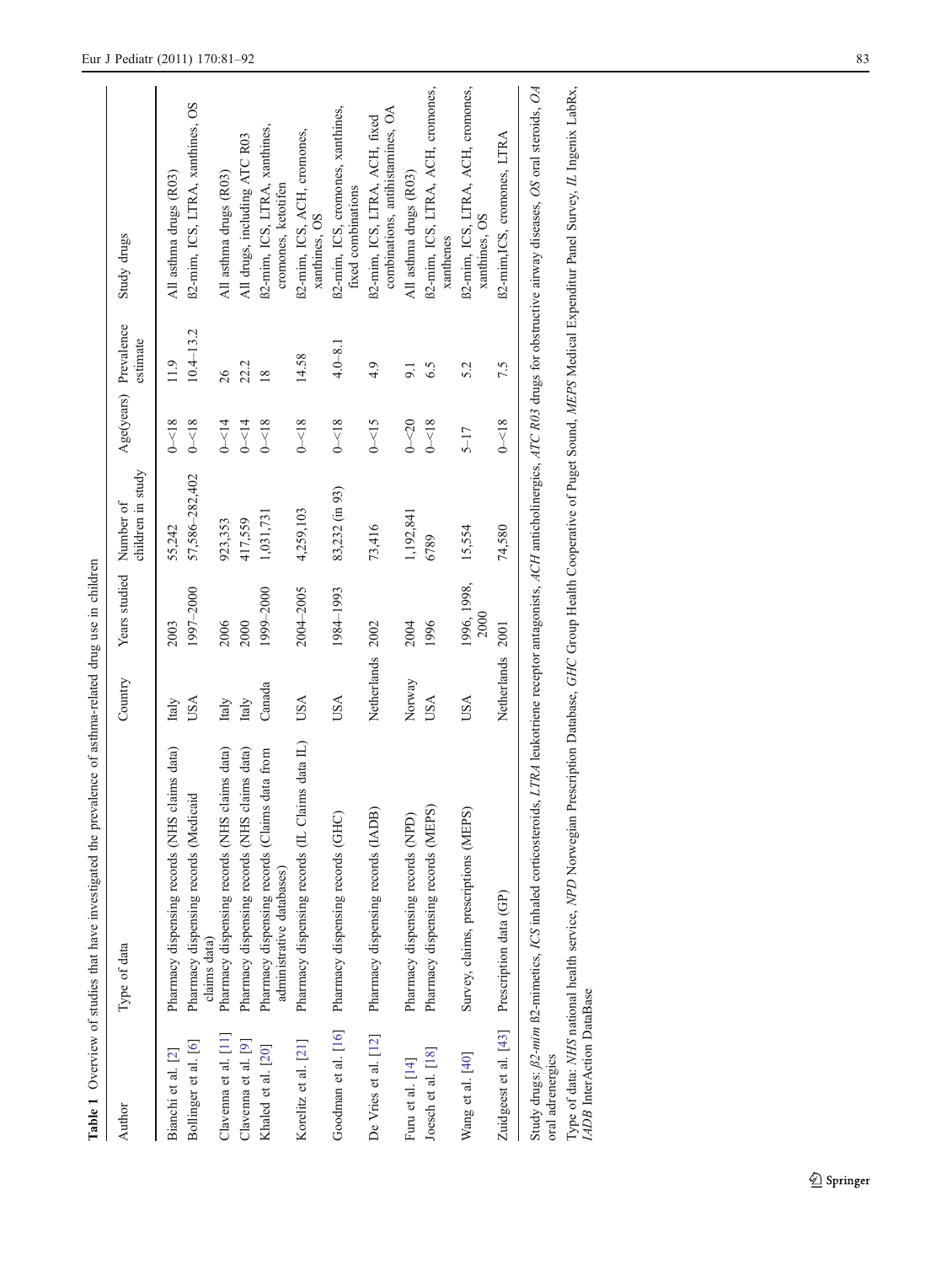child was followed from the start of the study until the patient left practice or end of the study period (whichever was earliest).

## Assessment of asthma

For each child, we assessed whether a diagnosis of asthma was made at anytime in its medical records using the following diagnostic codes: ICPC code R96 in IPCI, International Classification of Diseases (ICD)-9 code 493 in Pedianet and ICD-10 code J45 in IMS and free text [22, 36, 37]. If at any time during the follow-up asthma was diagnosed, the child was considered asthmatic for the entire period.

## Classification of prescriptions

Drug prescriptions were categorized based on the World Health Organization's Anatomical Therapeutic Chemical (ATC) classification system [41]. All prescriptions for "obstructive airway diseases" (ATC R03) and "glucocorticosteroids for systemic use" (ATC H02AB) were obtained from the prescription files and further categorized into: ß2-mimetics (either short-acting [SABA] or long-acting [LABA]), inhalation glucocorticosteroids, inhalation anticholinergics, fixed combination of SABA+short-acting anticholinergics, fixed combination of LABA+inhalation glucocorticosteroids, anti-allergic agents (best known as cromones), xanthines, and leukotriene receptor antagonists. Use of ß2-mimetics+ ICS was classified as a non-fixed combination if the child used ß2-mimetics and an ICS in the same year. For each drug class, we calculated prevalence rates for the most frequently prescribed drugs (top three) by country.

Due to differences in labeling status between countries, off-label use was assessed per country. A drug was classified as being "off-label" if the child receiving the prescription had an age below the minimum age as specified in the summary product characteristics (SPC) or the drug was given for a different indication than specified in the SPC. This is in line with the new definition of pediatric off-label use provided by the Task Force in Europe for Drug development for Young [26].

#### Statistical analysis

Annual prevalence rates (per 1,000 PY or per 100 PY) of asthma drug use were calculated by counting the number of children using each drug or drug class by calendar year, age, sex, asthma status, and country and dividing this number by the number of person-years attributed by the different strata. User prevalence rates can be interpreted as the number of children per 1,000 children that uses a

specific drug (class) during 1 year. If expressed per 100 PY it can be freely translated as the percentage of children using these drugs in 1 year. The fact that we used annual prevalence rates means that a child who uses one drug (class) multiple times in 1 year, will be counted only once for that year. The use of person-years rather than persons in the denominator was necessary due to the dynamic nature of the cohort where persons could have variables durations of follow-up.

Differences in prescription rates between countries were tested by means of the  $X^2$ -test.

## Results

## Patient characteristics

Our population consisted of 671,831 children (66% UK, 19% IT, 15% NL) of whom 49,442 (7.4%) had asthma at any point during follow-up (Table 2).

#### Asthma drug classes

The user prevalence rate of any asthma drug was highest in young children and decreased with age (Figs. 1 and 2), it was highest in Italy for each age category. The difference between NL, the UK, and IT is largest for the youngest age categories with user prevalence rates of 25–30/100 PY in Italy, rates of 12 in the UK, and 10/100 PY in NL (Figs. 3 and 4). In the youngest age groups, prescription rates were higher for boys. This pattern switched in adolescence (between the ages 14 to 16), where user prevalence rates for almost all drug classes were higher in girls (Fig. 1).

ß2-mimetics and ICS were each used by one to ten children per 100 PY in all age categories in each country (Fig. 2). In Italy, prevalence of use of ICS was higher than use of ß2-mimetics and even exceeded 10/100 PY in the youngest age group. The fixed combinations of anticholinergics+SABA were frequently used in the Netherlands and Italy but not in the UK, where mostly anticholinergics were used as single compound. Leukotriene receptor antagonists, anti-allergics, and xanthines were used by less than one child per 100 PY in each country and each age category, which is in concordance with protocols concerning asthma treatment. Fixed combinations of ICS+LABA were infrequently used in young children but exceeded 1/100 PY in adolescents in the Netherlands. Systemic use of steroids was very heterogeneous between countries. User rates exceeding 10/100 PY were observed in Italy, especially in the youngest children, whereas user rates were five- to eightfolds lower in the UK and almost 20-fold lower in the Netherlands.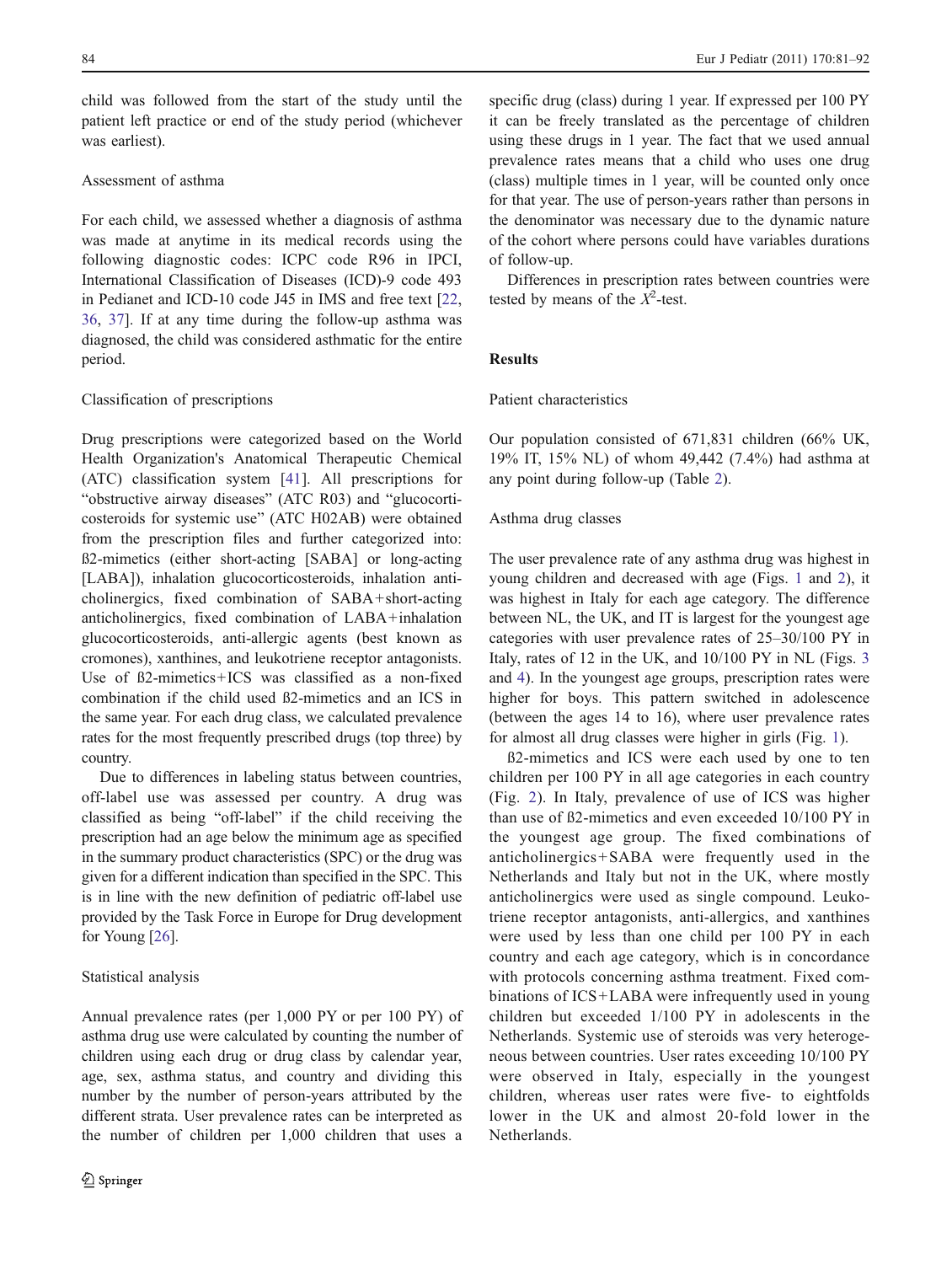| Patient                  | NL                                              |                     | Italy <sup>a</sup>                              |                     | UK                                              |                     | Total                                           |
|--------------------------|-------------------------------------------------|---------------------|-------------------------------------------------|---------------------|-------------------------------------------------|---------------------|-------------------------------------------------|
| characteristics          | Children with<br>asthma<br>No. $b$ (% of total) | Total<br>population | Children with<br>asthma<br>No. $b$ (% of total) | Total<br>population | Children with<br>asthma<br>No. $b$ (% of total) | Total<br>population | Children with<br>asthma<br>No. $b$ (% of total) |
| Age                      |                                                 |                     |                                                 |                     |                                                 |                     |                                                 |
| $<$ 2<br>years           | 2,165(8.4)                                      | 25,694              | 2,539(4.6)                                      | 54,999              | 2,977(3.8)                                      | 79,246              | 7,681 (5.7)                                     |
| $\geq$ 2- $\leq$ 4 years | 2,820(11.8)                                     | 23,902              | 4,269(7.3)                                      | 58,735              | 7,610(7.5)                                      | 101,835             | 14,699(8.0)                                     |
| $5 - \leq 11$ years      | 5,545 (11.7)                                    | 47,435              | 5,399 (7.5)                                     | 72,264              | 19,856 (12.8)                                   | 155,488             | 30,800 (11.2)                                   |
| $12 \leq 18$ years       | 3,689(8.3)                                      | 44,636              |                                                 |                     | 19,809 (13.3)                                   | 149,093             | 23,498 (12.1)                                   |
| <b>Sex</b>               |                                                 |                     |                                                 |                     |                                                 |                     |                                                 |
| Females                  | 3,940(7.9)                                      | 49,709              | 2,851(4.7)                                      | 60,089              | 14,377(6.5)                                     | 219,669             | 21,167(6.4)                                     |
| Males                    | 5,419 (10.5)                                    | 51,850              | 4,730(7.2)                                      | 65,361              | 18,125(8.1)                                     | 225,153             | 28,274 (8.3)                                    |
| Total                    | 9,359(9.2)                                      | 101,559             | 7,581 (6.0)                                     | 125,450             | 32,502 (7.9)                                    | 444,822             | 49,442 (7.4)                                    |

Table 2 Population size by country, age, sex, and asthma diagnosis

PY person-years

<sup>a</sup> For Italy the age range included only 0–11 years for the years 2001–2005

<sup>b</sup> The number of children in the various age groups does not add up to the total since one child can contribute to more than one age category during the study period

## User prevalence rates for individual drugs

The prevalence of SABA use in children with asthma was similar in the Netherlands and Italy but much higher in the UK (30 vs. 60/100 PY). In children without asthma diagnosis, the prevalence was between one and eight per 100 PY. The most frequently prescribed SABAs were salbutamol and terbutaline in NL and the UK, whereas terbutaline was not frequently used in Italy (Table 3). User rates of LABA (this can be combined or single use) were very low  $(\leq1/100 \text{ PY})$ , but strongly increased with age in children with asthma. Most frequently used drugs were salmeterol and formoterol. In children without asthma, use of LABA was negligible (Table 3 and Fig. 3). Single use of ß2-mimetics (without a prescription for ICS in the same year) was highest in the UK (195/1,000 PY in children with asthma and 23 in children without). In NL and IT prevalence rates were 127 and 75/ 1000 PY in children with asthma and 12 and 18/1000 PY in children without an asthma diagnosis. In both countries prevalence rates decreased gradually with increasing age.

ICS were most frequently prescribed in Italy, especially in children <2 years of age. In children with asthma, ICS use was highest in the UK. The choice of drug differed; fluticasone was most often prescribed in NL and beclomethasone in the UK and Italy. Among the children with asthma who used ß2-mimetics, 42% were not prescribed

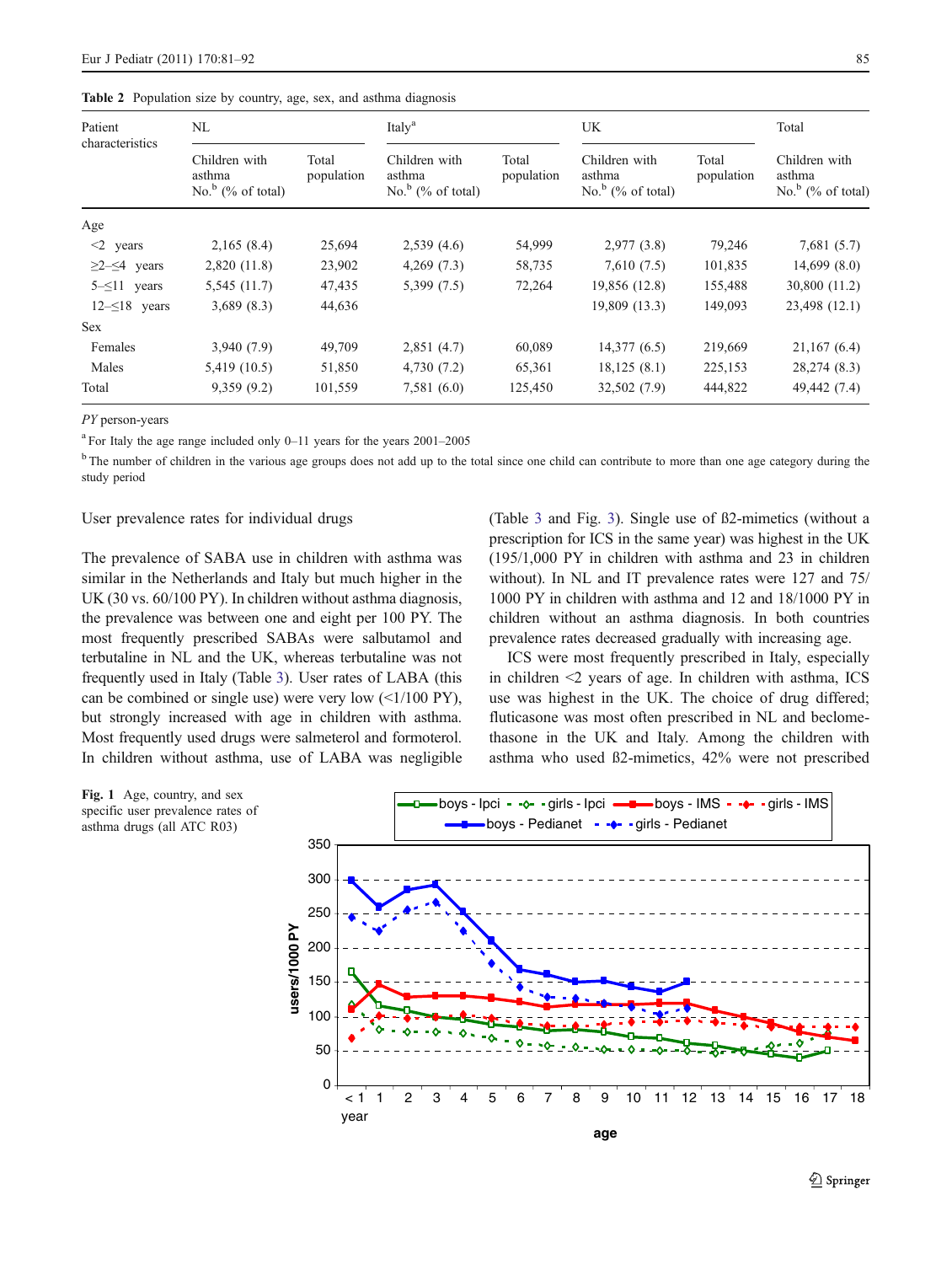

NL: the Netherlands, IT: Italy, UK: the United Kingdom, ß2-mimetics: inhaled ß2-mimetics (this can be single or non-fixed combination use), ICS: inhalation corticosteroids, ACH: anticholinergics, SABA+ACH: fixed combinations of short-acting ß2-mimetics+anticholinergics, LABA+ICS: fixed combinations of long-acting ß2-mimetics+inhalation corticosteroids, ß2+ICS(non fixed): non-fixed combination of ß2 mimetics (LABA or SABA)+inhalation corticosteroids

Fig. 2 Annual user prevalence rates of the most frequently prescribed respiratory drugs



**children with asthma**

NL: the Netherlands, IT: Italy, UK: the United Kingdom, b2-mim= ß2-mimetics; ics=inhalation corticosteroids; ach=anticholinergics; saba+ach= fixed combination of short-acting ß2-mimetics+anticholinergics; laba+ics= fixed combination of long-acting ß2-mimetics+inhalation corticosteroids; scort=systemic corticosteroids

Fig. 3 Prevalence of respiratory drug use by age category and country in children with asthma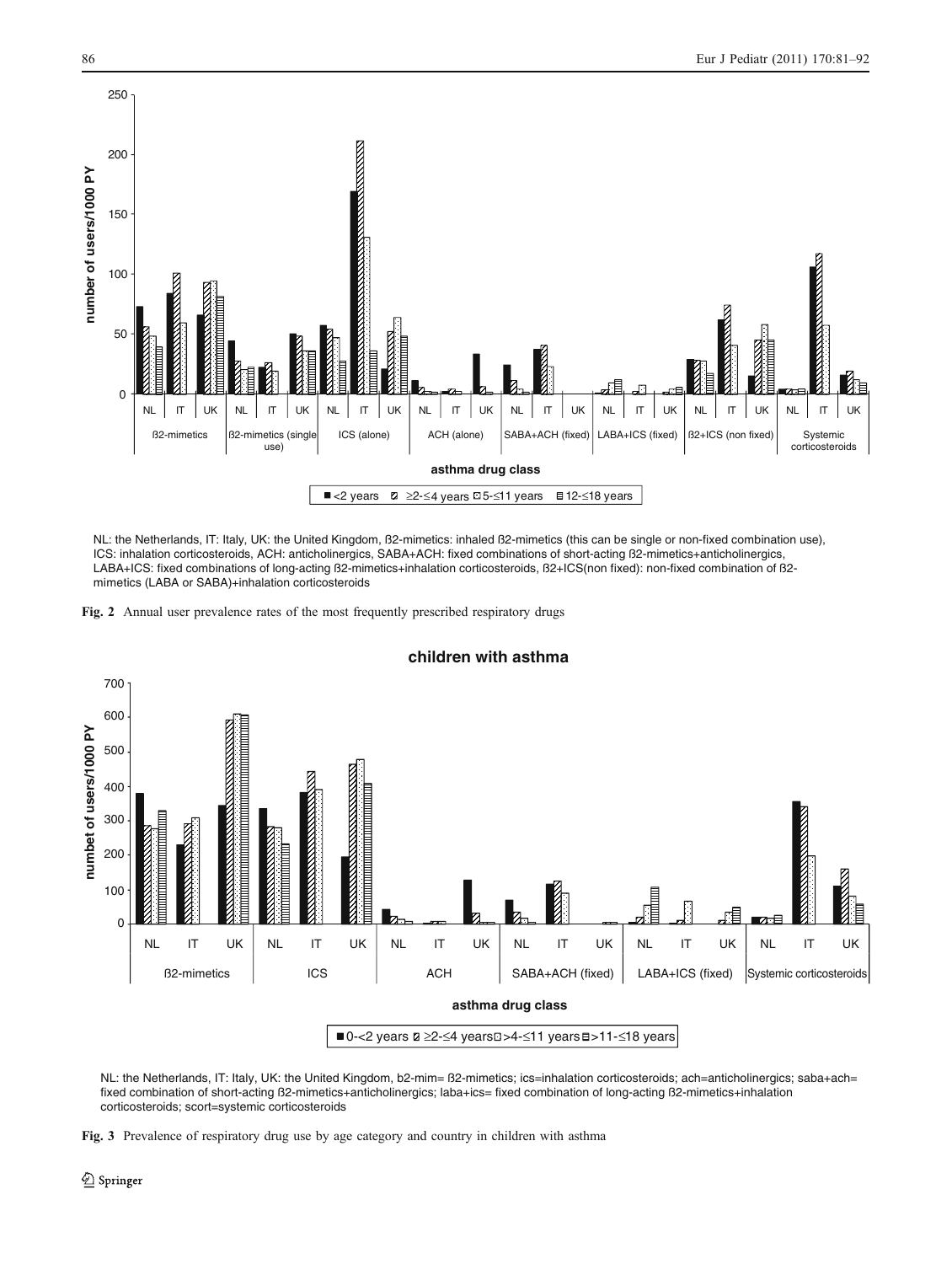

NL: the Netherlands, IT: Italy, UK: the United Kingdom, b2-mim= ß2-mimetics; ics=inhalation corticosteroids; ach=anticholinergics; saba+ach= fixed combination of short-acting B2-mimetics+anticholinergics; laba+ics= fixed combination of long-acting B2mimetics+inhalation corticosteroids; scort=systemic corticosteroids

Fig. 4 Prevalence of respiratory drug use by age category and country in children without asthma

ICS in that year in NL, 26% in Italy, and 33% in the UK. In children without asthma, ICS use was low in NL and the UK but reached rates of more than 10/100 PY in Italy.

Oral corticosteroid use was highest in Italy, with prescription rates of 26/100 PY in children with asthma and 7/100 PY in children without asthma. Rates were especially high in the younger age categories. In the other countries, prescription rates in children with asthma were much lower in each age category, both in children with and without asthma. The most frequently prescribed drugs were betamethasone in Italy and prednisolone in NL and the UK.

#### Combination preparations

Use of the fixed combinations of short-acting SABA+ACH was low overall, but most frequent in Italy. Prescription rates decreased with age.

For the fixed combinations of ICS+LABA, use was highest in NL with six per 100 PY in children with asthma. A clear increase of prescription rates with age was seen in all three countries.

Use of the loose combination of ß2-mimetics+ ICS was highest in IT (55/1,000 PY), followed by the UK (48/ 1,000 PY) and NL (24/1,000 PY). In children with asthma prevalence rates were highest in the UK (404/1,000 PY), followed by IT (217) and NL (177)

Off-label use

Off-label use defined by use below the minimum age as specified in the SPC was investigated in Italy and NL. In Italy, salbutamol is indicated for use in children from the age of 18 months onwards, however user rates were 22.7/ 100 PY in children with asthma and 7.5 in children without asthma diagnosis below 18 months. In NL, off-label use was observed for the fixed combinations of  $\beta$ 2-mimetics+ anticholinergics. The minimum age for use of these drugs is 6 years in NL, however, prescription rates in children <6 years were 0.5–3.5/100 PY in NL (data not shown).

Off-label use defined as use for other indications than specified in the SPC (for drugs that only had asthma or COPD as indication) in children without recorded asthma diagnosis was observed in all three countries for several drugs (Table 4). In Italy, budesonide had the highest offlabel prescription rate; in NL, salbutamol; and in the UK, beclomathesone.

# Discussion

This paper provides detailed information on asthma drug use in three European countries, and clearly demonstrates the similarities and differences in prescription rates.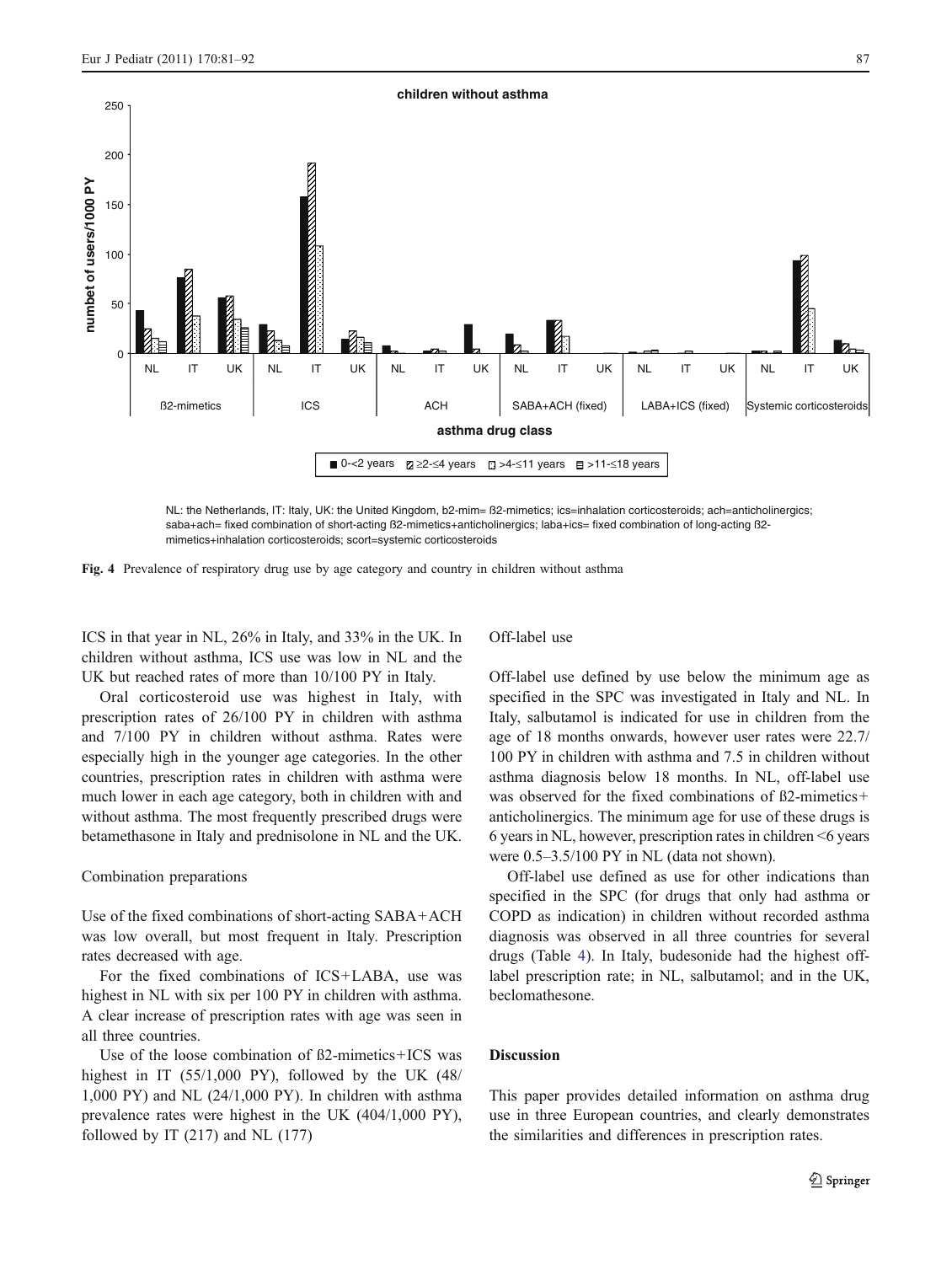Table 3 Prevalence of respiratory drug use per country by treatment class and asthma diagnosis

| Netherlands                   |      |                  | Italy                  |     |                  | UK                     |      |                  |
|-------------------------------|------|------------------|------------------------|-----|------------------|------------------------|------|------------------|
|                               |      | Asthma No asthma |                        |     | Asthma No asthma |                        |      | Asthma No asthma |
| <b>SABA</b>                   |      |                  |                        |     |                  |                        |      |                  |
| Salbutamol                    | 276  | 19               | Salbutamol             | 283 | 59               | Salbutamol             | 519  | 32               |
| Terbutaline                   | 39   | $\overline{c}$   | Terbutaline            | 1.4 | 0.1              | Terbutaline            | 88   | 2.8              |
| Overall                       | 293  | 17               |                        | 284 | 59               |                        | 596  | 35               |
| LABA                          |      |                  |                        |     |                  |                        |      |                  |
| Salmeterol                    | 14   | 0.4              | Salmeterol             | 13  | 0.5              | Salmeterol             | 40   | 0.6              |
| Formoterol                    | 7.6  | 0.2              | Formoterol             | 1.6 | 0.1              | Formoterol             | 2.5  | 0.02             |
| Overall                       | 21   | 0.6              |                        | 15  | 0.6              |                        | 42   | 0.6              |
| <b>ICS</b>                    |      |                  |                        |     |                  |                        |      |                  |
| Fluticasone                   | 162  | 8                | Beclomethasone         | 239 | 98               | Beclomethasone         | 313  | 11               |
| Budesonide                    | 68   | 4                | Fluticasone            | 122 | 10               | Budesonide             | 72   | 1.9              |
| Beclomethasone                | 50   | $\overline{2}$   | Flunisolide            | 76  | 32               | Fluticasone            | 63   | 1.5              |
| Overall                       | 271  | 14               |                        | 404 | 143              |                        | 437  | 14               |
| <b>LTRA</b>                   |      |                  |                        |     |                  |                        |      |                  |
| Montelukast                   | 5.5  | 0.1              | Montelukast            | 37  | 1.7              | Montelukast            | 15   | 0.3              |
|                               |      |                  | Zafirlukast            | 0.0 | 0.0              | Zafirlukast            | 0.2  | 0.02             |
| Overall                       | 5.5  | 0.1              |                        | 38  | 1.7              |                        | 15   | 0.3              |
| Short-acting anticholinergics |      |                  |                        |     |                  |                        |      |                  |
| Ipratropium bromide           | 15.7 | 1.6              | Ipratropium            | 6.2 | 2.4              | Ipratropium            | 9.1  | 2.7              |
|                               |      |                  | Oxitropium             | 0.3 | 0.1              | Oxitropium             | 0.04 | $\overline{0}$   |
| Overall                       | 16   | 1.6              |                        | 6.4 | 2.5              |                        | 9.1  | 2.7              |
| ß2-agonists+ICS (non-fixed)*  |      |                  |                        |     |                  |                        |      |                  |
|                               | 177  | 5                |                        | 217 | 42               |                        | 404  | 12               |
| SABA+SACH (fixed)             |      |                  |                        |     |                  |                        |      |                  |
| Fenoterol+Ipratropium         | 19   | 4.1              | Salbutamol+Ipratropium | 104 | 25               | Salbutamol+Ipratropium | 0.7  | 0.06             |
| Salbutamol+Ipratropium        | 0.9  | 0.9              | Fenoterol+Ipratropium  | 0.1 | 0.0              | Fenoterol+Ipratropium  | 0.05 | $\boldsymbol{0}$ |
| Overall                       | 20   | 4.4              |                        | 104 | 25               |                        | 0.07 | $\mathbf{0}$     |
| LABA+ICS (fixed)              |      |                  |                        |     |                  |                        |      |                  |
| Salmeterol+Fluticasone        | 33   | 1.3              | Salmeterol+Fluticasone | 37  | 1.3              | Salmeterol+Fluticasone | 31   | 0.5              |
| Formoterol+Budesonide         | 6.8  | 0.3              | Formoterol+Budesonide  | 2.1 | 0.1              | Formoterol+Budesonide  | 6.1  | 0.07             |
| Overall                       | 60   | 2.3              |                        | 38  | 1.4              |                        | 37   | 0.6              |

Asthma prevalence in children with asthma, no asthma prevalence in children without asthma, SABA short-acting ß2-mimetics, LABA long-acting ß2-mimetics, ICS inhalation corticosteroids, LTRA leukotriene receptor antagonists, ß2-agonists+ ICS (non-fixed) non-fixed combination of ß2-mimetics+inhalation corticosteroids, SABA+SACH (fixed) fixed combination of short-acting ß2-mimetics+short-acting anticholinergics, LABA+ ICS (fixed) fixed combination of long-acting ß2-mimetics+inhalation corticosteroids

\*Could either be the combination of LABA+ ICS 1or SABA+ ICS but always a loose combination (more than one device)

Whereas short-acting ß2-mimetics are the most frequently used drugs for treatment of asthma in the Netherlands and the UK, inhaled and systemic corticosteroids are most frequently used in Italy, especially in the youngest age groups. Longacting products, anticholinergics, xanthines, and LTRAs were, in general, infrequently prescribed in all countries.

Our data are in line with previous studies on asthma drug use in children, which also demonstrated that short-acting ß2-mimetics and inhaled corticosteroids were prescribed most, but these studies often considered only one country or a region [14, 15], whereas our study captures multiple countries in different European regions. Our data also confirm findings of a recent survey showing high use of inhaled ß2-mimetics in northern Europe and high usage of corticosteroids in southern Europe [4]. The north south gradient that we observed in the prescription of asthma drugs cannot be explained by country specific differences in asthma treatment protocols, as the protocols in the Netherlands; the UK and Italy are all based on the GINA guidelines.

There are various prescribing behaviors which deserve specific attention since they may be associated with a differential risk of adverse drug reactions. First of all,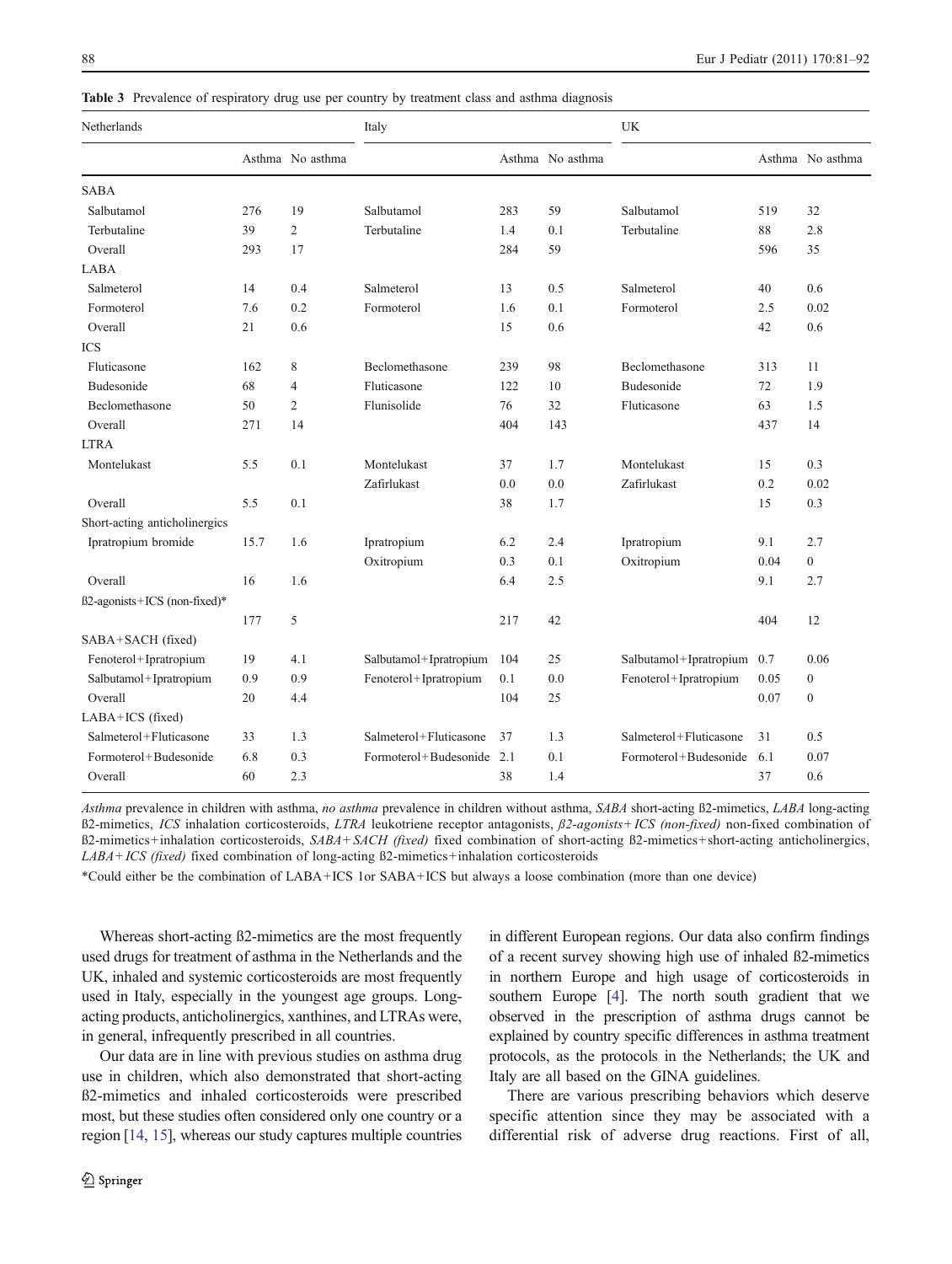| Netherlands                                                                                                |                                      |                                   | Italy                  |                                      |                                   | UK                     |                                      |                                   |
|------------------------------------------------------------------------------------------------------------|--------------------------------------|-----------------------------------|------------------------|--------------------------------------|-----------------------------------|------------------------|--------------------------------------|-----------------------------------|
| Drug                                                                                                       | Percentage<br>off-label <sup>a</sup> | Prescription<br>rate <sup>b</sup> | Drug                   | Percentage<br>off-label <sup>a</sup> | Prescription<br>rate <sup>b</sup> | drug                   | Percentage<br>off-label <sup>a</sup> | Prescription<br>rate <sup>b</sup> |
| Salbutamol                                                                                                 | 32.8                                 | 15                                | Budesonide             | $80.0$                               | 14.8                              | Terbutaline            | 23.5                                 | 2.7                               |
| Terbutaline                                                                                                | 30.7                                 | 2.1                               | Salmeterol+Fluticasone | 31.6                                 | 1.3                               | Salmeterol             | 12.1                                 | 0.6                               |
| Salmeterol                                                                                                 | 19.0                                 | 0.4                               | Formoterol+Budesonide  | 29.1                                 | $\overline{0.1}$                  | Beclomethasone         | 25.8                                 | $\equiv$                          |
| Formoterol                                                                                                 | 16.4                                 | 0.2                               | Cromoglicic acid       | 51.3                                 | 0.3                               | Budesonide             | $21.0\,$                             | 1.9                               |
| Beclomethasone                                                                                             | 27.2                                 | 2.3                               | Nedocromil             | 54.5                                 | 2.1                               | Fluticasone            | 18.7                                 | 1.5                               |
| Fenoterol+Ipratropium                                                                                      | 63.0                                 | $\overline{4.1}$                  | Montelukast            | 36.1                                 | 1.7                               | Ipratropium            | 74.2                                 | 2.7                               |
| Salbutamol+Ipratropium                                                                                     | 72.5                                 | $0.\overline{3}$                  |                        |                                      |                                   | Salbutamol+Ipratropium | 45.5                                 | $\overline{0}$ .                  |
| Salmeterol+Fluticasone                                                                                     | 24.4                                 | 1.3                               |                        |                                      |                                   | Formoterol+Budesonide  | 10.8                                 | $\overline{0}$ .                  |
| Formoterol+Budesonide                                                                                      | 28.4                                 | 0.3                               |                        |                                      |                                   | Cromoglicic acid       | 34.7                                 | 0.2                               |
| Cromoglicic acid                                                                                           | 26.3                                 | $\overline{0}$ .                  |                        |                                      |                                   |                        |                                      |                                   |
| Montelukast                                                                                                | 16.0                                 | $\overline{0}$                    |                        |                                      |                                   |                        |                                      |                                   |
| Only those with off-label use are listed in the table<br>All study drugs were checked for off-label status |                                      |                                   |                        |                                      |                                   |                        |                                      |                                   |
| E.g., 80% of the children receiving Budesonide in Italy do not have a diagnosis of asthma                  |                                      |                                   |                        |                                      |                                   |                        |                                      |                                   |
| <sup>a</sup> The percentage of off-label use of the specific drug                                          |                                      |                                   |                        |                                      |                                   |                        |                                      |                                   |
| <sup>b</sup> The prescription rate of the drug/1,000 PY in children without asthma                         |                                      |                                   |                        |                                      |                                   |                        |                                      |                                   |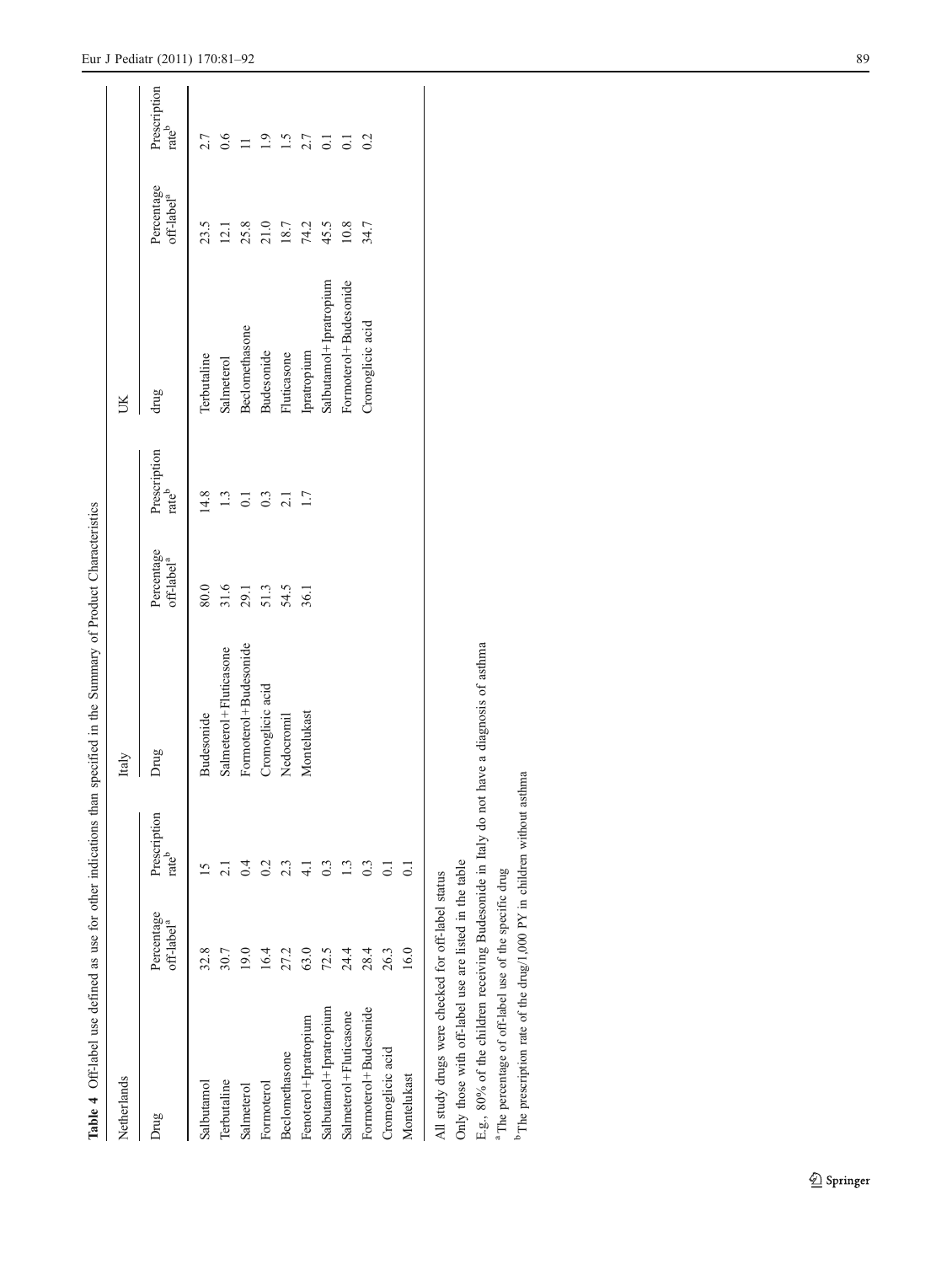SABA use is high in the lower age categories which may at least partly be explained by the fact that they are recommended on an as-needed basis for acute wheezing in preschool children [7]. However, paradoxical responses like deterioration of asthma with use of these drugs have been reported in infants [34].

Secondly, prescription rates for long-acting ß2-mimetics were low for all three countries, which is in line with guidelines and recommendable since a black box warning was issued by the FDA due to safety issues in children, especially in monouse [13]. Thirdly, in children with asthma, the percentage of children using β2-mimetics without ICS as controller was substantial, especially in the UK and Netherlands. A possible explanation could be that these children were intermittently treated with SABAs on an as-needed basis as defined in the first step of the guidelines [35]. However, chronic use of ß2-mimetics without ICS is contraindicated in children with asthma because it may lead to increased airway inflammation and worsening of asthma control, and is in severe cases even associated with death [23, 29].

Fourth, use of ICS was very high in children under the age of five in Italy; this level of use certainly raises a question about potential overprescription, especially in children without asthma. However, a recent survey among children 1–5 years of age showed that southern Europe had the highest rate of wheezing symptoms (48%) compared with northern Europe (29%), which may explain some of the high use of ICS [4]. Although there is some evidence supporting the effectiveness of regular inhaled corticosteroids in preschool wheeze [5] its use remains controversial [7, 19]. Long-term use of steroids (inhaled and specifically oral) might cause side effects such as temporary growth retardation and adrenal suppression [1, 35]. Less severe but more frequent and relevant side effects in children treated with ICS are oropharyngeal candidiasis, dysphonia, reflex cough, and pharyngitis [8].

Fifth, systemic corticosteroids are not the first choice of treatment in asthma and should only be used for exacerbations. A recent study showed that oral prednisolon and placebo did not differ in duration of hospitalization in children with mild to moderate wheezing associated with a viral infection [28]. Although the high use of oral steroids in Italy is consistent with previous study findings [2, 10, 35], it may be slightly overestimated. Betamethasone (dispensed as capsules) is often administered via a nebulizer, meaning that the actual oral use will be lower than reported, unfortunately we could not distinguish between these modes of administration.

Fixed combination therapies of an ICS+LABA are relatively new in the treatment of childhood asthma and their long-term safety is not well known. Use was highest in NL, similar to a recently reported increase in use of the fixed combination of ICS+LABA in Denmark [3]. Although fixed combination products of ICS+LABA are only licensed

for use in children over 4 years, these drugs were also prescribed to children <2 years in the Netherlands. We found only one small retrospective study investigating the effect of a fixed combination of ICS+LABA in children <4 years, reporting a reduction in morbidity and an acceptable safety profile [30]. So far, the safety and efficacy data of the fixed combination of ICS+LABA in children <2 years is too scarce to justify prescribing these drugs in young children.

In general, off-label use of asthma drugs defined as use below the minimum age as reported in the SPCs was low except for the fixed combination of  $\beta$ 2-mimetics+ anticholinergics in children <6 years in the Netherlands and the use of SABA in children <18 months in Italy. Prescription rates for asthma drugs in children without an asthma diagnosis are much lower than in children diagnosed with asthma but still surprisingly high, especially for ICS, and SABA. These drugs may have been used to treat wheezy young children with other respiratory conditions, such as respiratory tract infections (e.g., bronchiolitis) or first symptoms of undiagnosed asthma in young preschool children, but still, overuse cannot be excluded.

Use of asthma drugs is high, although very few long-term safety studies are available for children. The Pediatric Committee of the European Medicines Agency has recently published a pediatric needs list, containing drugs that are being used in children and where information on pharmacokinetics, efficacy, and safety is urgently needed [24]. This list includes frequently used respiratory drugs such as salbutamol, fluticasone, montelukast, and many others. Although randomized controlled trial (RCTs) are the gold standard for efficacy assessment, safety studies are more effectively conducted through large-scale postmarketing observational studies [31]. Clinical trials are often small and too short for safety assessment. Pharmacoepidemiological studies are a valid tool for assessing safety under real-life circumstances and often rely on secondary use of routine care data from claims databases and medical records. This study, as well as a previous inventory on databases with pediatric data, shows that exposure and outcome information is available on a large pediatric population [27, 32]. Pharmacoepidemiological studies should be promoted to improve the safety assessment of pediatric drugs since RCTs are hampered by methodological difficulties, especially in the pediatric subpopulation, and consequently, results may not be prompt and sufficient enough for safety assessment.

As for all observational research, our data has some limitations. First of all, as we used primary care data, we may not capture all specialist prescriptions in the UK and the Netherlands. This will minimally influence our results since asthma is a condition often dealt with in primary care, and asthma drugs originally prescribed by a specialist are often continued or prescribed by general practitioners [38]. Also, the health care provider in the studied countries differed: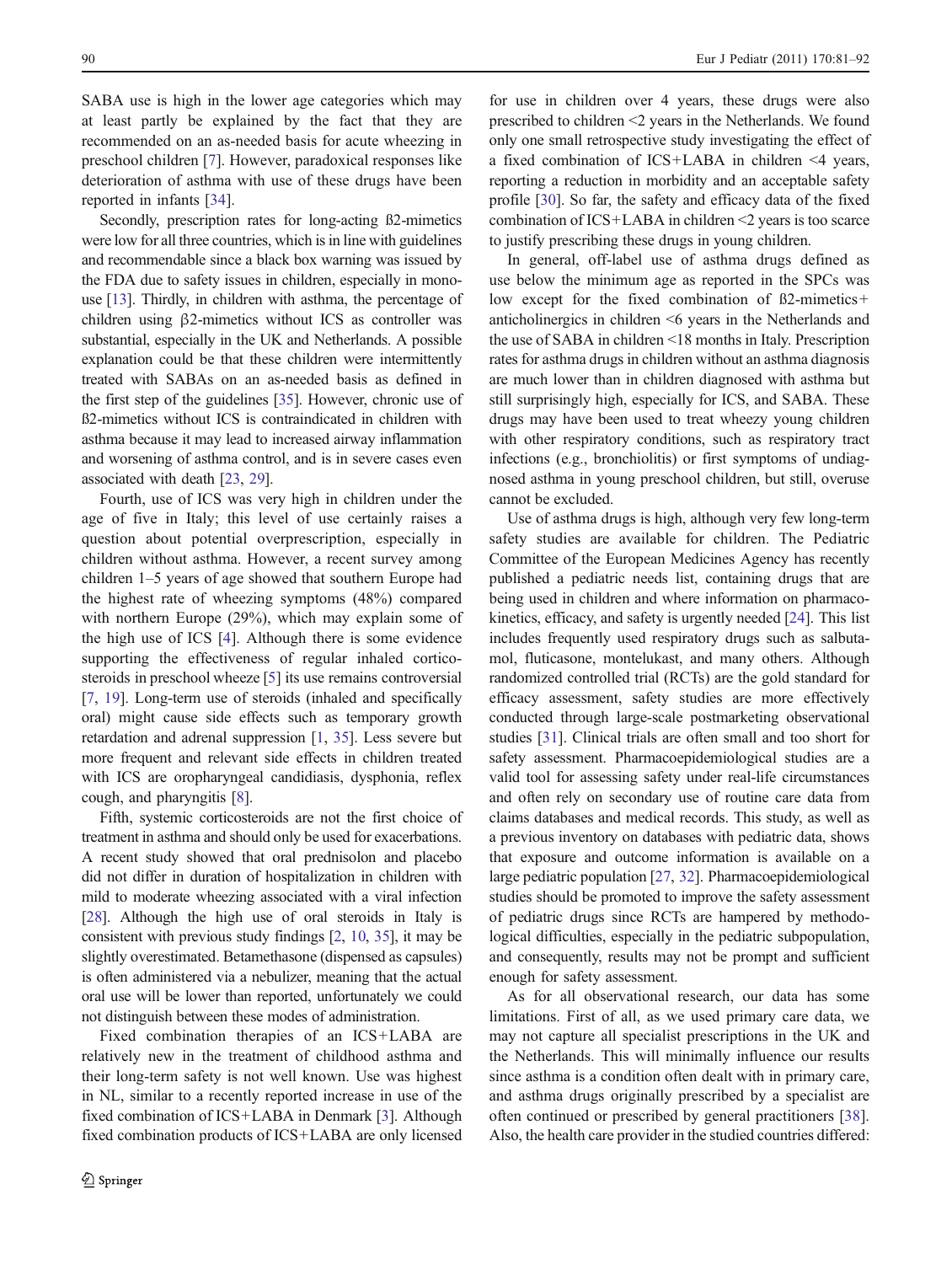GP data from the UK and NL and family pediatrician data from IT. However, we do not believe that this would hinder comparability between databases as the nature of the databases is the same. If there are differences between countries, this reflects differences in primary care prescribing behavior and not in the type of data.

Furthermore, it is not possible to diagnose asthma in young preschool children and the diagnosis of asthma is often made at a later age, which could lead to misclassification of the indication in young children. However, to minimize the possibility of misclassification, we searched the entire medical record of a child for the diagnosis of asthma. If the diagnosis was made at a later age, the child was counted as having asthma during the whole study period.

To conclude, our results show high use of SABA and ICS, although not always combined, and low use of other asthma drugs. Safety data on specific asthma drugs are needed according to the European Medicines Agency [24]. This study underlines the potency of healthcare databases in rapidly providing data on pediatric drug use and possibly safety.

Acknowledgements We would like to thank Peter Stephens of IMS Health for providing the IMS-DA database. We thank all of the physicians contributing data to the PEDIANET, IPCI, and IMS-DA databases.

Conflicts of interest None of the authors has a conflict of interest. The principal investigator had full access to all of the data in the study and takes responsibility for their integrity and the accuracy of the data analysis.

Funding Funded by the European Community's 6th Framework Programme. Project number LSHB-CT-2005-005216: TEDDY: Task force in Europe for Drug Development for the Young.

Open Access This article is distributed under the terms of the Creative Commons Attribution Noncommercial License which permits any noncommercial use, distribution, and reproduction in any medium, provided the original author(s) and source are credited.

#### **References**

- 1. Bacharier LB, Boner A, Carlsen KH et al (2008) Diagnosis and treatment of asthma in childhood: a PRACTALL consensus report. Allergy 63(1):5–34
- 2. Bianchi M, Clavenna A, Labate L et al (2009) Anti-asthmatic drug prescriptions to an Italian paedriatic population. Pediatr Allergy Immunol 20(6):585–591
- 3. Bisgaard H, Szefler S (2006) Long-acting beta2 agonists and paediatric asthma. Lancet 367(9507):286–288
- 4. Bisgaard H, Szefler S (2007) Prevalence of asthma-like symptoms in young children. Pediatr Pulmonol 42(8):723–728
- 5. Bisgaard H, Gillies J, Groenewald M et al (1999) The effect of inhaled fluticasone propionate in the treatment of young asthmatic children: a dose comparison study. Am J Respir Crit Care Med 160(1):126–131
- 6. Bollinger ME, Smith SW, LoCasale R et al (2007) Transition to managed care impacts health care service utilization by children insured by Medicaid. J Asthma 44(9):717–722
- 7. Brand PL, Baraldi E, Bisgaard H et al (2008) Definition, assessment and treatment of wheezing disorders in preschool children: an evidence-based approach. Eur Respir J 32(4):1096–1110
- 8. Buhl R (2006) Local oropharyngeal side effects of inhaled corticosteroids in patients with asthma. Allergy 61(5):518–526
- 9. Clavenna A, Rossi E, Berti A et al (2003) Inappropriate use of anti-asthmatic drugs in the Italian paediatric population. Eur J Clin Pharmacol 59(7):565–569
- 10. Clavenna A, Berti A, Gualandi L et al (2008) Drug utilisation profile in the Italian paediatric population. Eur J Pediatr 168:173– 80. doi:10.1007/s00431-008-0725-y
- 11. Clavenna A, Berti A, Gualandi L et al (2009) Drug utilisation profile in the Italian paediatric population. Eur J Pediatr 168(2):173–180
- 12. de Vries TW, Tobi H, Schirm E et al (2006) The gap between evidence-based medicine and daily practice in the management of paediatric asthma. A pharmacy-based population study from The Netherlands. Eur J Clin Pharmacol 62(1):51–55
- 13. FDA. FDA Public Health Advisory. Available from: http://www. fda.gov/cder/drug/advisory/LABA.htm
- 14. Furu K, Skurtveit S, Langhammer A et al (2007) Use of antiasthmatic medications as a proxy for prevalence of asthma in children and adolescents in Norway: a nationwide prescription database analysis. Eur J Clin Pharmacol 63(7):693–698
- 15. Gislason T, Olafsson O, Sigvaldason A (1997) Users of antiasthma drugs in Iceland: a drug utilization study. Eur Respir J 10(6):1230–1234
- 16. Goodman DC, Lozano P, Stukel TA et al (1999) Has asthma medication use in children become more frequent, more appropriate, or both? Pediatrics 104(2 Pt 1):187–194
- 17. ICH Guidelines. Available from: http://www.ich.org/cache/compo/ 276-254-1.html
- 18. Joesch JM, Kim H, Kieckhefer GM et al (2006) Does your child have asthma? Filled prescriptions and household report of child asthma. J Pediatr Health Care 20(6):374–383
- 19. Kaditis AG, Winnie G, Syrogiannopoulos GA (2007) Antiinflammatory pharmacotherapy for wheezing in preschool children. Pediatr Pulmonol 42(5):407–420
- 20. Khaled LA, Ahmad F, Brogan T, Fearnley J, Grahan J, MacLeod S, McCormick J (2003) Prescription medicine use by one million Canadian children. Paediatr Child Health 8:6A–56A
- 21. Korelitz JJ, Zito JM, Gavin NI et al (2008) Asthma-related medication use among children in the United States. Ann Allergy Asthma Immunol 100(3):222–229
- 22. Lamberts HWM, Hofmans-Okkes I (1993) The International Classification of Primary Care in the European Community. Oxford University Press, New York, p 242
- 23. Lanes SF, Garcia Rodriguez LA, Huerta C (2002) Respiratory medications and risk of asthma death. Thorax 57(8):683–686
- 24. List of paediatric needs (as established by the Paediatric Working Party). Available from: http://www.emea.europa.eu/htms/human/ paediatrics/inventory.htm
- 25. Menniti-Ippolito G, Raschetti R, Da Cas R et al (2000) Active monitoring of adverse drug reactions in children. Italian Paediatric Pharmacosurveillance Multicenter Group. Lancet 355:1613–1614
- 26. Neubert A BA, Catapano M, Baiardi P, Guiaquinto C, Knibbe C, Sturkenboom M CJM, Wong I CK, Ceci A, On behalf of the TEDDY Network of Excellence (2008) Defining Off-label and Unlicensed Use of Medicines for Children: Results of a Delphi survey. Pharmacol Res (In Press)
- 27. Neubert A, Sturkenboom MC, Murray ML et al (2008) Databases for pediatric medicine research in Europe—assessment and critical appraisal. Pharmacoepidemiol Drug Saf 17(12):1155–1167